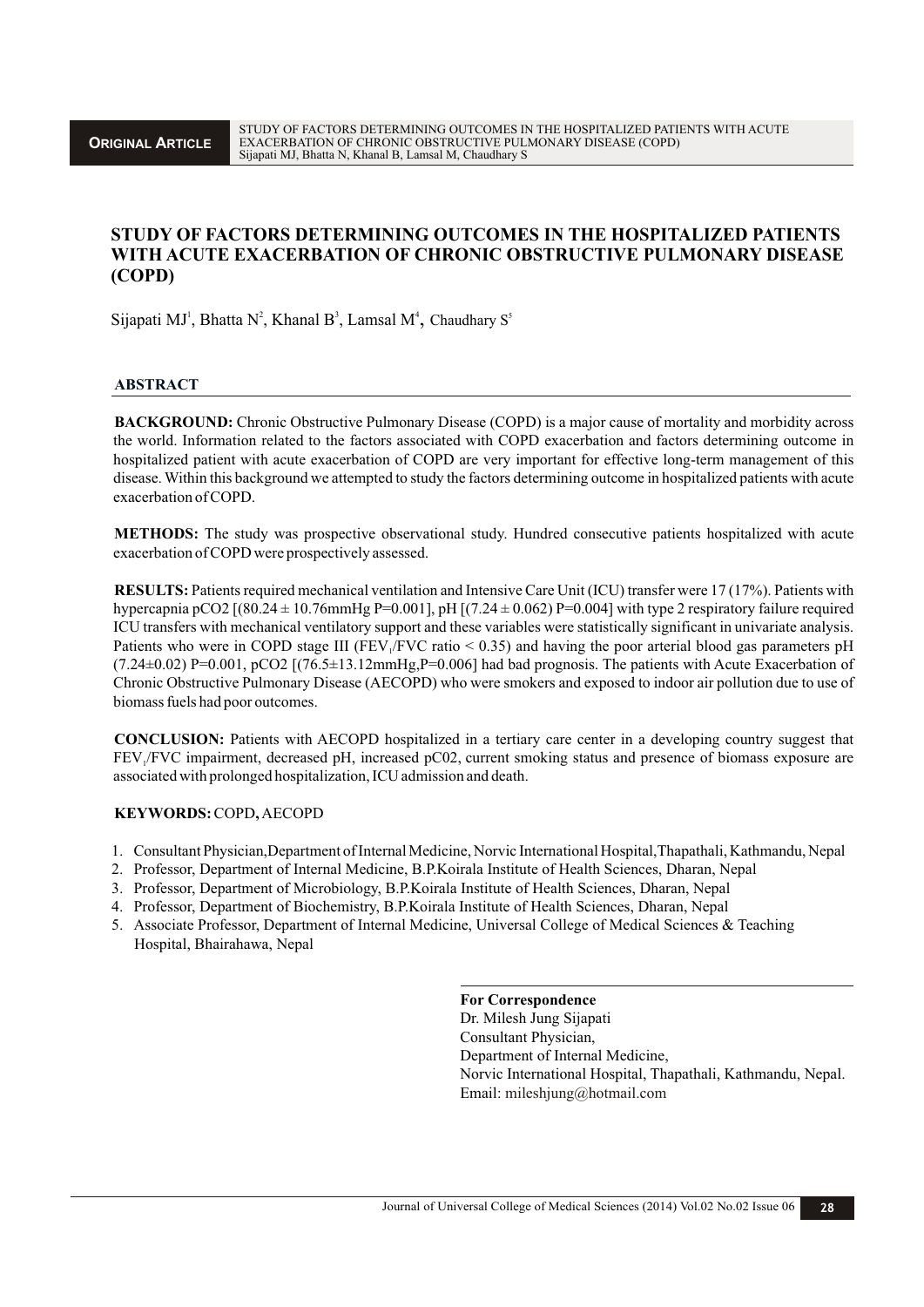# **INTRODUCTION**

COPD is a major cause of mortality and morbidity across the world. COPD is the fourth leading cause of death in the world according to the study published by world health organization  $(WHO)$ <sup>1</sup> Burden of the disease is projected to increase in the next 20 years.<sup>2,3</sup> AECOPD are important feature in the natural history of COPD. Hospitalizations for acute exacerbation usually occur in the later stage of COPD and represents more than 70% of all COPD related medical costs. It has been estimated that almost 35-40% of the total per capita health care cost of COPD are accounted for exacerbations only.<sup>4</sup> Severe exacerbation requiring hospitalization are responsible for a large share of this cost and among these, treatment cost for those who require ICU admission is highest. The length of stay and ICU care is an outcome of greatest interest in developing countries because it puts enormous economic burden on patient, families and health system and is an important index for resource utilization.

Most of the studies on ambulatory COPD patients have focused on identification of factors associated either with relapse after treatment for acute exacerbation<sup>5-8</sup> or with poor evolution of the exacerbated disease,<sup>9</sup> and only few dealt with factors predicting mortality after admission to hospital for an exacerbation. <sup>10-12</sup> Moreover, recent studies have focused on physiologic measures such as pulmonary artery pressure to try to elucidate the increased risk of hospitalization of patients with COPD.<sup>13</sup> However the possibility of predicting the risk of recurrent exacerbations or hospital admission based on clinical and functional data has only seldom been assessed in small populations.<sup>14</sup>

Information related to the factors associated with COPD exacerbation and factors determining outcome in hospitalized patient with AECOPD are very important for effective longterm management of this disease. Although the clinical outcomes of AECOPD hospitalized patients can be easily recorded, the study related to information about factors related to COPD exacerbation and outcome of AECOPD in hospitalized patients is lacking in Nepal. Within this background we attempted to study the factors determining outcome in hospitalized patient with AECOPD. Our study mainly focus at few identifiable outcomes for patients with acute exacerbation of COPD mainly length of hospital stay, requirement of intensive care with or without assisted ventilation, $\frac{2}{3}$  readmission rates,  $\frac{3}{3}$  death and other factors related to mortality in COPD patients.

### **MATERIALS AND METHODS**

The study was conducted in the Department of Internal Medicine B.P Koirala Institute of Health Sciences, Dharan from 15<sup>th</sup> February 2005 to 15<sup>th</sup> Feb 2006 for a period of one year. It was a prospective observational study. Hundred consecutive patients hospitalized with AECOPD were prospectively assessed.Study was cleared by ethical review committee of the institute and written informed consent was taken from all the patients.

COPD was defined as per American Thoracic Society (ATS) guidelines. The key indicators for considering a COPD as diagnosis was chronic cough, chronic sputum production, dyspnea that was progressive (worsens over time)/persistent (present every day)/Worse on exercise/Worse during respiratory infection & history of exposure to risk factors like tobacco smoke, occupational dusts and chemicals or smoke from home cooking and heating fuel in a patients aged 45 years or above as per ATS guidelines. The diagnosis was confirmed by spirometry.

Severity of COPD was classified based on airflow obstruction using ATS criteria for forced expiratory volume in 1 second (FEV1) as percent of predicted. Stage I: Mild airflow obstruction with  $FEV1 \ge 50\%$  predicted, Stage II: Moderate airflow obstruction with FEV1 35 to 49% predicted, Stage III: Severe airflow obstruction with FEV1 < 35% predicted. The majority of pulmonary function test was done within 3 days of hospitalization or whenever patients were fit to perform the test. AECOPD was defined as the presence of any one of the following three symptoms : (Antonisen Criteria) 1. Increased cough & sputum volume 2. Increased sputum purulence 3. Increased dyspnea.

In addition, patients had one or more symptoms of fever, malaise, fatigue and chest congestion. Severity of an AECOPD was defined as type 1 when patients had all three symptoms, type 2 when patients had any 2 out of three symptoms and type 3 when patients had any one out of three symptoms. Other cases of chronic cough were excluded which includes Lung Cancer, active Pulmonary Tuberculosis, Bronchial Asthma, Interstitial Lung Disease and Bronchiectasis.

A detailed socio-demographic data for every patient presenting with AECOPD was collected either from emergency or OPD. Information was recorded in structured Performa. The demography included age, sex, smoking history, and history of exposure to biomass smoke, visit to health care facility with respiratory symptoms in the past,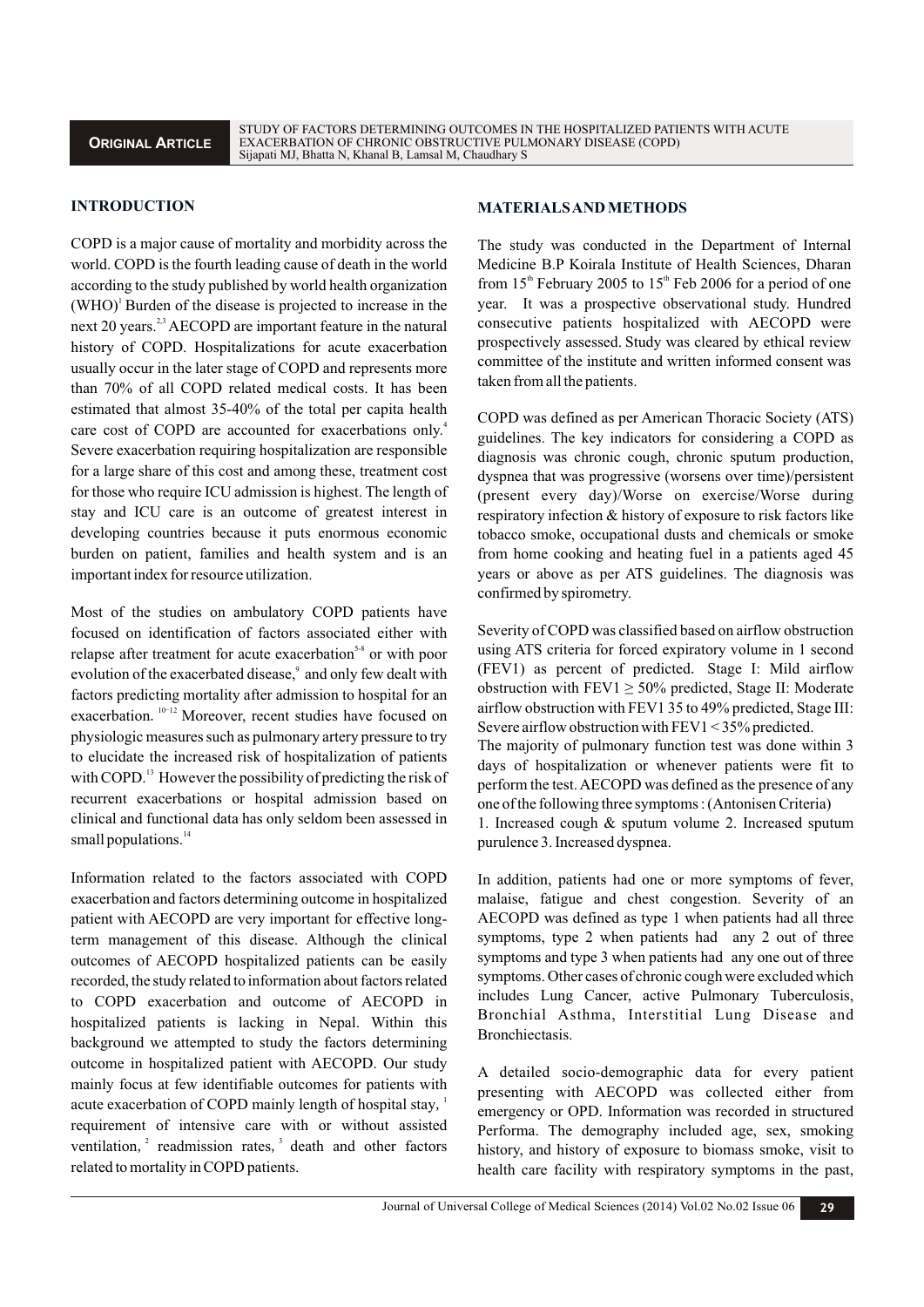## **ORIGINAL ARTICLE**

STUDY OF FACTORS DETERMINING OUTCOMES IN THE HOSPITALIZED PATIENTS WITH ACUTE EXACERBATION OF CHRONIC OBSTRUCTIVE PULMONARY DISEASE (COPD) Sijapati MJ, Bhatta N, Khanal B, Lamsal M, Chaudhary S

history of pulmonary tuberculosis, use of respiratory medication as inhaler, steroids, domiciliary oxygen and comorbid conditions. Detailed signs and symptoms, chest radiograph, sputum for gram stain and culture, arterial blood gases, Total Leucocyte Count (TLC), Serum albumin, Erythrocyte Sedimentation Rate (ESR), C-Reactive Protein (CRP), pulse oximetry were done at the time of admission. Arterial Blood Gases (ABG) and chest radiograph were repeated before the discharge. The treatment and investigation decisions were ordered by individual treating physician and treatment generally reflected the treatment practice for AECOPD in our hospital. Spirometry was done preferably within three days of hospitalization or as soon as the patient could perform the test. Main variables considered in statistical analysis were age, smoking history, exposure to biomass smoke, respiratory symptoms, comorbid conditions, ABG, CXR, spirometry and performance status by 6 minutes walk test. Beside these other important variables mentioned in methodology were also considered.

The treatment response to acute exacerbation to COPD was recorded as follows:

- 1. Hospitalized for ≤ 5 days & discharged
- 2. Hospitalized for  $5 \geq$  days & discharged
- 3. Admission to ICU after hospitalization requiring mechanical ventilation
- 4. Readmission after discharge
- 5. Death

Patient was considered readmitted if they return after four weeks of discharge with similar respiratory symptoms. All data were expressed as the mean  $\pm$  standard deviation (SD). Data were entered on "Excel" master sheet. Considering the importance of smoking & exposure to indoor air pollution by the use of biomass in etio-pathogenesis of COPD patients were categorized into following four groups (Biomass exposure & smoker, Biomass exposure only, Smoker only & No biomass or smoker). Predictors of outcomes were compared among these four groups. All statistical analysis was performed using a statistical software package (SPSS for windows. Version 9.0). Nominal variables were compared using Chi- square test or Fisher's exact test. Comparisons between groups were performed using analysis of variance. To determine various predictors of death following hospitalization of AECOPD, the analysis was performed in two stages. For this quantitative variables were categorized. Variables showing statistically significant association with the outcomes at  $p < 0.20$  were considered as candidate variable for inclusion in the multivariate model. Stepwise multivariate logistic regression was performed with potential candidate variables as the co-variates. All the statistical tests performed are two tailed;  $p \leq 0.05$  was considered as statistically significant.

### **RESULTS**

During the study period of one year, 100 patients with AECOPD were admitted at our study center. Among them, 66 patients were females  $(66%)$  and 34 were males  $(34%)$ . The age of the patients ranged from 50 years to 88 years with mean age 67±8.41 yrs.Patient of age <65 years were 58% while 42% of the patients were of age >65years. Most of the patients were underweight with mean BMI of 19.34±3.44kg/m2 (Table 1)

#### **Table 1: Baseline characteristics of patients**

| <b>Characteristics</b>     | Value             |  |
|----------------------------|-------------------|--|
|                            |                   |  |
|                            |                   |  |
| AGE                        | $67\pm8.41$ yrs   |  |
| <b>SEX</b>                 |                   |  |
| Male                       | 34                |  |
| Female                     | 66                |  |
| <b>SMOKING</b>             |                   |  |
| Non Smoker                 | 7                 |  |
| Current smoker             | 75                |  |
| Previous smoker            | 18                |  |
| DURATION OF SMOKING        |                   |  |
| $<$ 20 $yrs$               | 20                |  |
| $>20$ yrs                  | 73                |  |
| <b>BIOMASS EXPOSURE</b>    |                   |  |
| No Exposure                | 41                |  |
| Exposure                   | 59                |  |
| BMI(kg/m2)                 | $19.34 \pm 3.44$  |  |
| CRP(mg/dl)                 | $32.87 \pm 11.65$ |  |
| ESR (mm fall in 1st hr)    | $27.6 \pm 7.54$   |  |
| <b>ARTERIAL BLOOD GAS:</b> |                   |  |
| pH                         | $7.290 \pm .068$  |  |
| pCO2<br>mmHg               | $69.34 \pm 12.91$ |  |
| pO2<br>mmHg                | $67.61 \pm 9.48$  |  |
| <b>COPD STAGE</b>          |                   |  |
| Stage I                    | 8                 |  |
| Stage II                   | 61                |  |
| Stage III                  | 31                |  |

Amongour patients 93 (93%) were smokers. Seventy five patients are current smokers, majority of them smoking for more than 20 pack years. Fifty nine (59%) of the patients had significant exposure to indoor pollution due to use of biomass fuels and vast majority among them were women. (Table 1) Among the study population,41 patients were smokers without any exposure to indoor air pollution, 53 patients were smokers with significant exposure to indoor air pollution and only 6 patients were nonsmokers with exposure only to indoor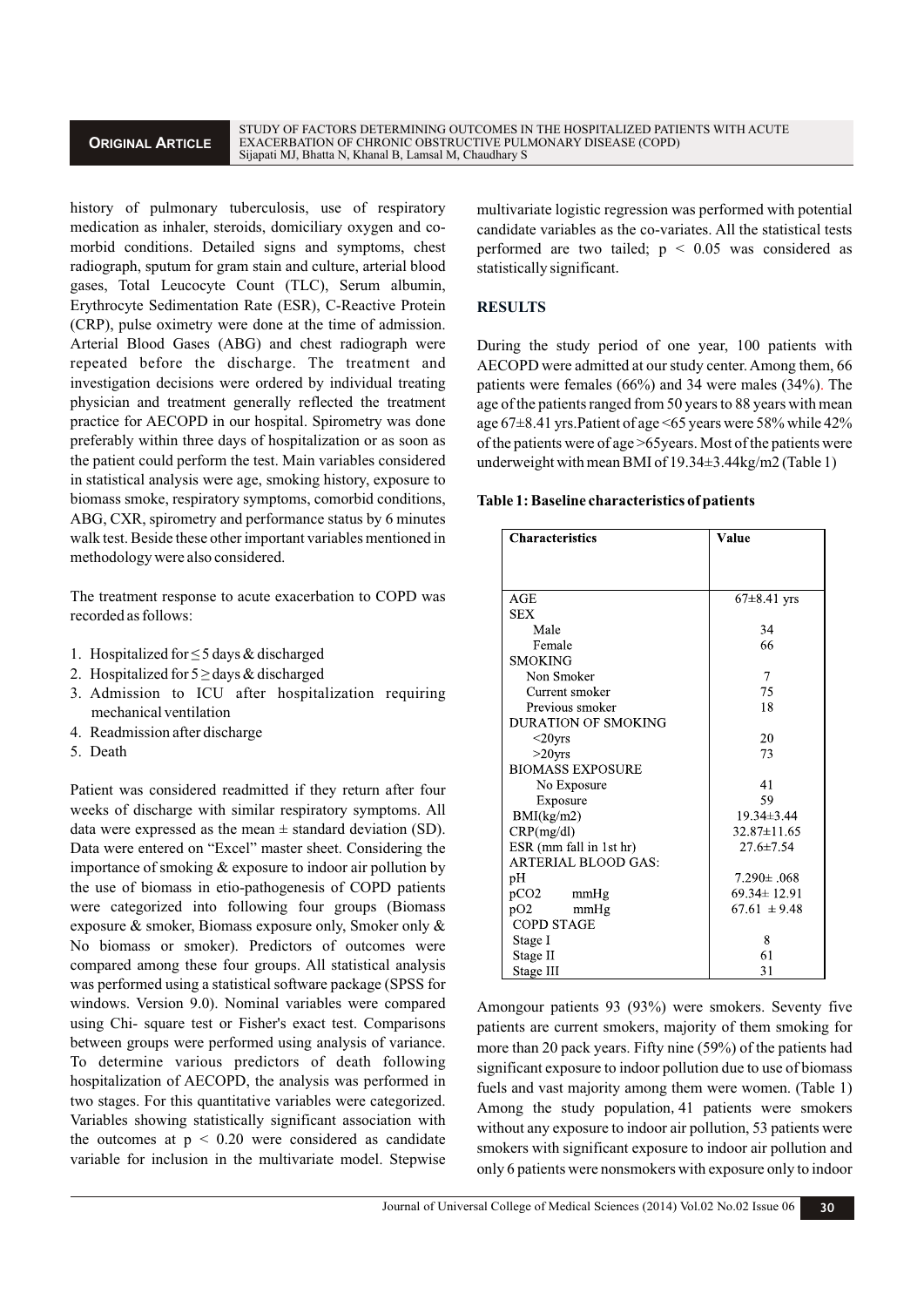air pollution, patients were in COPD stage II (61%) followed by stage III (31%). The associated co-morbidities were hypertension in 15 patients; diabetes mellitus in 4 patients & ischemic heart disease in 10 patients. Presence of comorbidities were associated with prolonged hospitalization in our study. There were 49 patients who were admitted for  $\leq 5$ days in hospital, 17 patients were transferred to intensive care unit (ICU) and required mechanical ventilation. There were total 20 deaths during hospitalization.

There was an increase in the level of C-reactive protein with mean value of 32.78±11.65 mg/dl in majority of patients.

The arterial blood gas analysis indicated that 95% of patients had respiratory acidosis with hypoxemia suggesting type II respiratory failure. (Table1) Low pH  $(7.27\pm0.085)$ p=0.05, increased pCO2 (mean  $72.10\pm14.39$ ) p=0.029 and decreased pO2  $(65.04\pm8.00)$  p=0.05 were significant predictors for hospitalization ≥5 days in univariate analysis (Table2).

| Table 2: Correlation between death & variables in patients |
|------------------------------------------------------------|
| with biomass and smoking (univariate analysis)             |

|                     | Mean  | <b>SD</b> | <b>P-Value</b> |
|---------------------|-------|-----------|----------------|
| AGE(yrs)            | 69.13 | 7.74      | 3.14           |
| BMI(kg/m2)          | 19.15 | 0.20      | 0.777          |
| S. Albumin $(gm\%)$ | 2.965 | 0.48      | 0.693          |
| ESR(mm)             | 25.05 | 8.29      | 0.091          |
| CRP(mg/dl)          | 35.65 | 11.74     | 0.235          |
| pH                  | 7.24  | 0.05      | 0.001          |
| pCO2(mmHg)          | 76.5  | 13.2      | 0.006          |
| pO2(mmHg)           | 68.5  | 9.130     | 0.777          |
| PEFR (L/min)        | 153   | 20.59     | 0.487          |
| FEV1/FVC            | 0.36  | 0.04      | 0.015          |

Patients having hypercapnia pCO2 (80.24±10.76mmHg)  $p=0.001$ , pH  $(7.24\pm0.062)p=0.004$  with type II respiratory failure required ICU transfers with mechanical ventilator support and these variables were statistically significant. Patients who were in COPD stage III and with poor arterial blood gas parameters pH  $(7.24\pm0.05)$  p=0.001, pCO2  $(76.5\pm13.12$ mmHg) p=0.006 were more prone to die in the hospital. (Table  $3 & 4$ ).

**Table 3: Correlation between duration of hospital stay ≥5days in patients with biomass exposure & smoker (univariate analysis)**

|                     | Mean    | SD (95%CI)           | <b>P-Value</b> |
|---------------------|---------|----------------------|----------------|
| AGE(yrs)            | 66.67   | $8.69(50-88)$        | 0.376          |
| BMI(kg/m2)          | 19.18   | $3.44(14-26)$        | 0.617          |
| S. Albumin $(gm\%)$ | 2.96    | $0.465(2.3-4.0)$     | 0.215          |
| <b>ESR</b>          | 28.43   | $7.10(15-46)$        | 0.263          |
| CRP(mg/dl)          | 33.20   | $12.12(8-65)$        | 0.777          |
| pH                  | 7.278   | $0.085(7.09 - 7.44)$ | 0.066          |
| pCO2(mmHg)          | 72.10   | 14.39 (36-97)        | 0.029          |
| pO2(mmHg)           | 65.04   | $8.00(45-84)$        | 0.05           |
| HCO <sub>3</sub>    | 33.18   | $4.66(23-45)$        | 0.327          |
| <b>HCT</b>          | 48.35 % | $4.03(39-57)$        | 0.109          |
| <b>PEFR</b>         | 155.31  | 22.11(144-198)       | 0.743          |
| FEV1/FVC            | 0.37    | $0.08(0.29 - 0.45)$  | 0.321          |

**Table 4: correlations between ICU transfer & variables in patients with biomass & smoking (univariate analysis)**

|                           | <b>MEAN</b> | S D                  | <b>P-Value</b> |
|---------------------------|-------------|----------------------|----------------|
| AGE(yrs)                  | 69.13       | 7.74(55-83)          | 0.373          |
| $BMI$ (kg/m2)             | 18.81       | $3.53(14-24)$        | 0.501          |
| S. Albumin $(gm\%)$       | 2.925       | $0.443(2.3-4.0)$     | 0.481          |
| ESR( mm fall in $1st$ hr) | 27.38       | $9.14(15-45)$        | 0.897          |
| CRP(mg/dl)                | 35.18       | $11.97(8-52)$        | 0.388          |
| pH                        | 7.24        | $0.062(7.12 - 7.38)$ | 0.004          |
| pCO2(mmHg)                | 80.24       | $10.76(61-97)$       | 0.001          |
| pO2(mmHg)                 | 64.63       | $10.30(45 - 84)$     | 0.171          |
| HCO3                      | 33.19       | $5.13(23-45)$        | 0.698          |
| PEFR $(L/min)$            | 160.39      | 21.43(123-189)       | 0.345          |
| FEV1/FVC                  | 0.37        | $0.08(0.29 - 0.45)$  | 0.023          |

Among all the predictors, the stage of COPD was the most important for all the outcomes of interest in multiple logistic regressions (Table 5).

| Table 5: Logistic regression analysis of COPD stage iii |  |
|---------------------------------------------------------|--|
| disease with hospital outcomes                          |  |

| Outcomes               | 95%CI        | P-Value |
|------------------------|--------------|---------|
| <b>DEATH</b>           | 1.161-8.254  | 0.024   |
| $DIIRATION = 5DAYS$    | 0.158-0.953  | 0.039   |
| <b>ICU TRANSFER</b>    | 1.072-12.695 | 0.038   |
| MECHANICAL VENTILATION | 1.445-17.379 | 0 01 1  |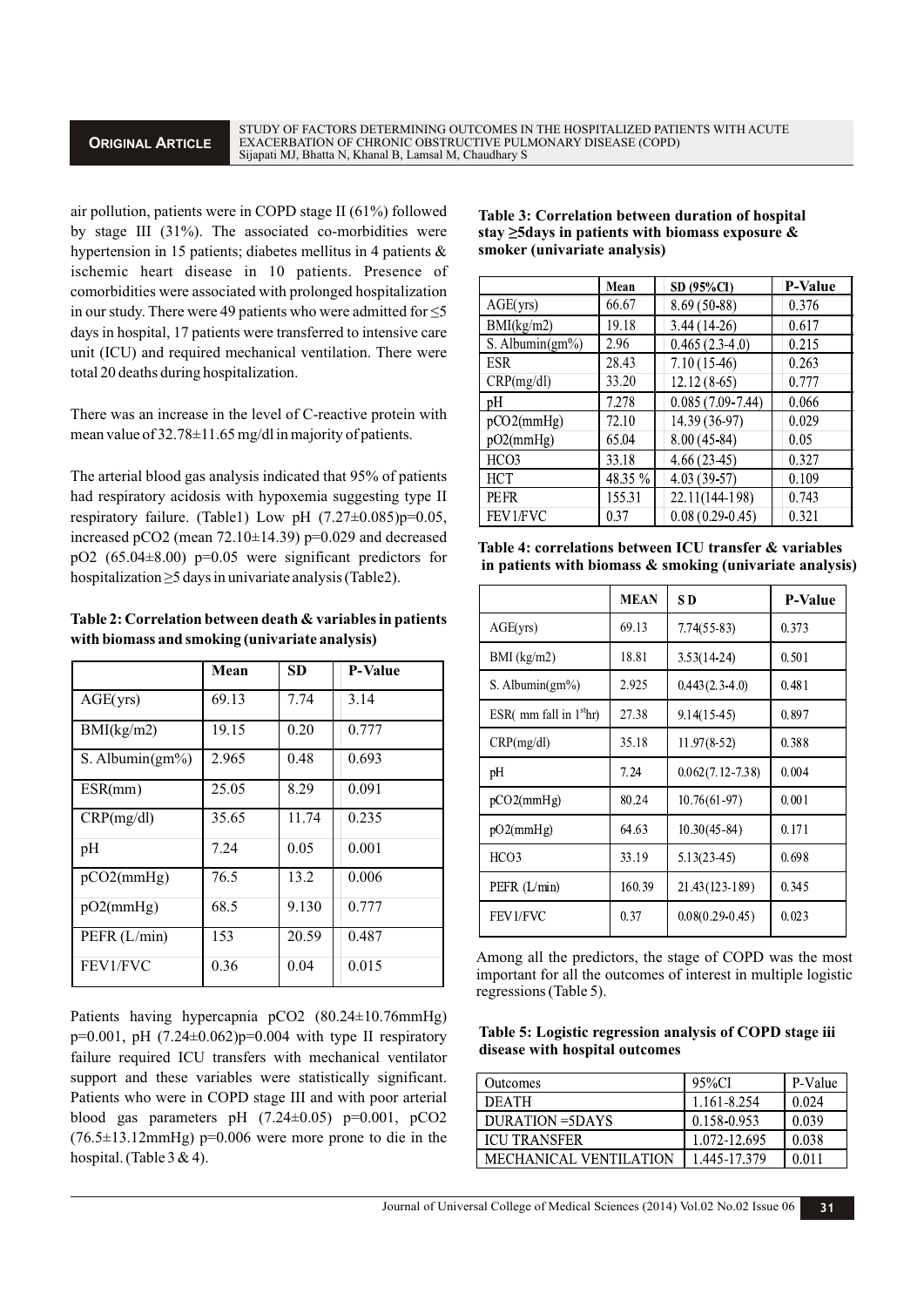use of biomass fuels were 1.64 times more likely to have prolonged hospitalization, 1.08 times more likely to be transferred to ICU with requirement of mechanical ventilation and 1.7 times more likely to die during hospitalizations as compared to the patients with AECOPD who were only smokers. (Table 6)

**Table 6: Relative risk of smoker and biomass exposure to the hospital outcome**

| Outcome                   | Relative risk (95 % CI)   |
|---------------------------|---------------------------|
| $DURATION > 5$ DAYS       | 1.464 (0.995-2.154)       |
| DURATION <5 DAYS          | $0.652(0.424-1.003)$      |
| <b>ICU TRANSFER &amp;</b> | 1.088(0.598-1.982)        |
| <b>MECHANICAL</b>         |                           |
| <b>VENTILATION</b>        |                           |
| <b>DEATH</b>              | $1.708$ $(0.846 - 3.450)$ |

## **DISCUSSION**

We have described the contemporary clinical presentation and demographic of patients presenting with AECOPD at a large tertiary care hospital in Nepal and assessed prospectively the risk factors for duration of hospital stay, ICU transfer and mortality in this cohort of patients. To the best of our knowledge this is the first study of its kind from Nepal. Our study population had more female patients, which is consistent with other studies from this region which also shows high prevalence of smoking & exposure to indoor air pollution in this gender Clinical presentation of AECOPD observed in the present study was similar to the reports from other parts of the world.  $6, 8, 17-21$ 

The consistent and important association of increasing severity of COPD<sup>1</sup> stage (decreasing FEV1) with both the risk of prolonged hospitalization, ICU transfer and death is not surprising and needs no further discussion since low FEV1 was a known prominent risk factor for the mortality from  $COPD$  in most epidemiological studies.<sup>10-13</sup>

Presence of coexisting morbidities<sup>2</sup>were associated with prolonged hospitalization and mortality in our study Bell et al<sup>5</sup> had found that coexistent cardiopulmonary disease was a risk factor for prolonged hospitalization in AECOPD and Antonelli Inclazi et al also reported that age and cardiac co morbidity as the best predictors of mortality in the cohort of patients with AECOPD.<sup>6</sup> Concurring with our results, other authors had also shown that diabetes to be a risk factor for prolonged severe exacerbation, requiring longer periods of hospitalization, associated with isolation of more aggressive

bacteria in sputum culture. These results, together with others, suggest that co morbidities appear to be a risk factor for severe life threatening exacerbations that can provoke prolonged hospitalizations, ICU transfer and even cause death, particularly older patients with COPD. We will suggest that special attention to be paid in the management of comorbidities, particularly cardiac dysfunction and diabetes, in patients with AECOPD, and those COPD patients with these co morbidities to be managed more aggressively.

In our study, the patients with abnormal arterial blood gas parameters,<sup>3</sup> those presenting with decreased pH, increased pCO2 and in COPD stage III had poor hospital outcome. Although PaCO2 and HCO3 were not independent predictors of mortality, they tended to be lower in patients who died and the difference was statistically significant. Some of the earlier studies have found blood gas parameters like  $pH^{22}$  and PaCO<sub>2</sub><sup>23</sup> to be useful in predicting outcome in COPD patients, whereas others did not.  $19,24,25,27$  Acute respiratory failure (type II) was a common reason for admission into the ICU in patients with AECOPD. We also observed that need for mechanical ventilation was associated with a poor prognosis.<sup>4</sup>

Overall mortality rate in our study was 20% which was similar to that reported by Weiss & Hudson.<sup>26</sup> The fact, that there were no readmission during the study period, may be because most of the patients might have consulted the local health facility after discharge and were unable to attend our center, due to various reasons. We found that the patients who were smokers and exposed to indoor due to use of biomass fuels had poor outcomes. Exposure to indoor air pollution is a powerful independent predictor for poor prognosis in patients with AECOPD. Our finding also reflects the increasing trends of tobacco smoking and presence of other risk factors associated with chronic respiratory diseases in this population.

Reliable epidemiological data regarding the burden of AECOPD are lacking from Nepal. Even less is known regarding the clinical presentation and outcome of AECOPD in a population with high prevalence of smoking and exposure to indoor air pollution due to use of biomass. The greatest strength of our study lies in the fact that our institution is both primary and tertiary care hospital. Most of these patients were not referred and hence, the clinical spectrum of these patients can be taken as general reflection of the prevalent chronic lung disease in the community. Therefore, the findings from our study can be considered as the surrogate indicator of the state of lung health in our country.

Despite the well-recognized methodological limitation of indirect assessment of indoor air pollution, our study provides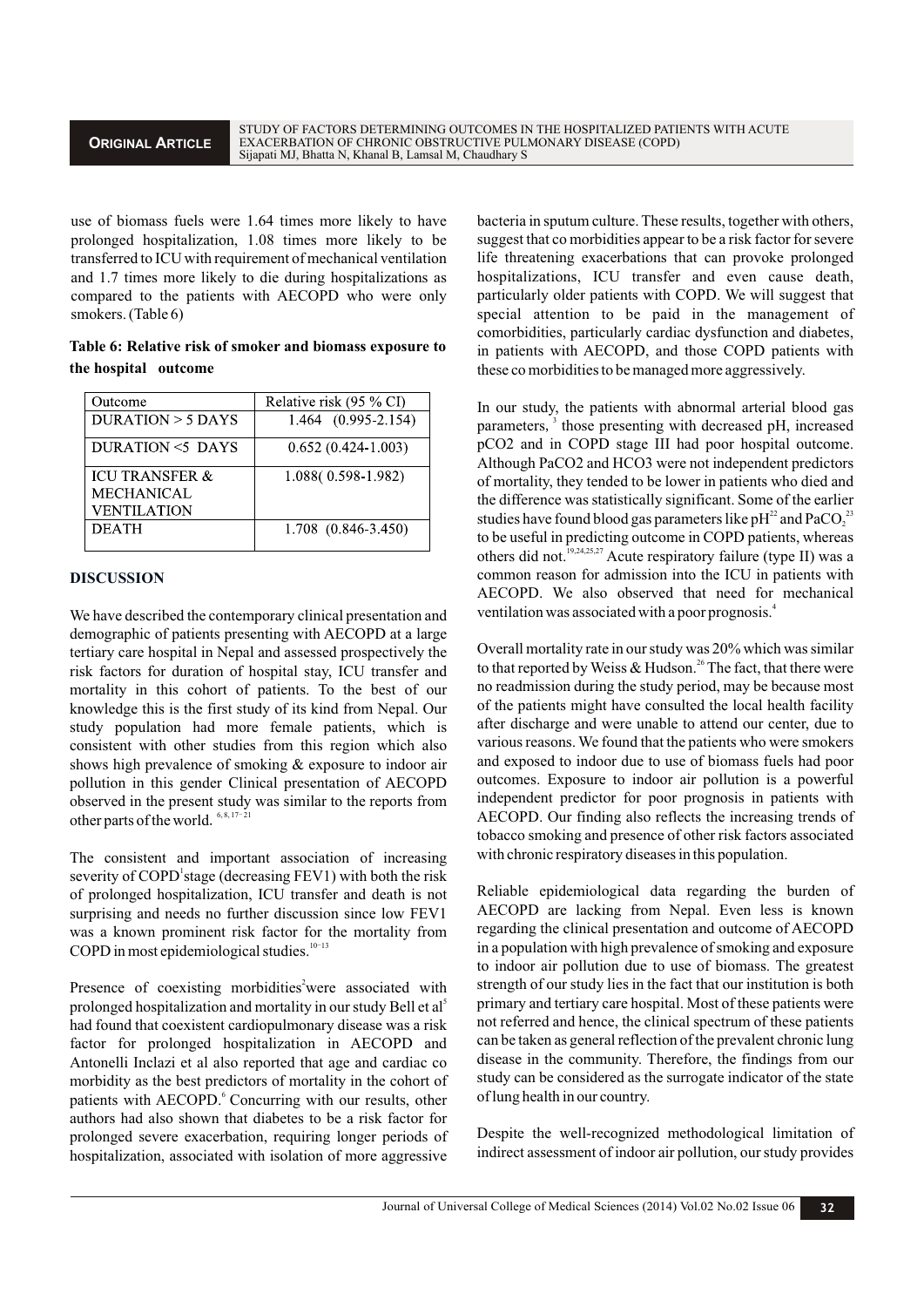# **ORIGINAL ARTICLE**

the evidence that, exposure to indoor air pollution is a powerful independent predictor for poor prognosis in patients with AECOPD. Of particular interest in our study is that prognosis in patients with AECOPD was best predicted by the presence and absence of smoking and exposure to indoor air pollution. This has implication for practicing clinicians as well as policy makers in developing countries with high rates of smoking and use of biomass fuels as source of household energy.

# **CONCLUSION**

Prospective information collected in a cohort of patients with AECOPD hospitalized in a tertiary care center in Nepal suggest that FEV1 impairment, abnormal arterial blood gas parameters, current smoking status and exposure to indoor air pollution due to use of biomass fuel are associated with prolonged hospitalization, transfer to ICU & death. The assessment of COPD patients in clinical practice should include these important and easily measurable variables. There is the evidence that exposure to indoor air pollution exerts an additional risk for the mortality in patients presenting with AECOPD.

## **REFERENCES**

- *1. National heart, Lung, and blood Institute/World Health Organisation. Global strategy for the Diagnosis Management and Prevention of Chronic Obstructive Pulmonary Disease Workshop Report[ Online].Updated 2004[cited 2005 Aug 10]; Available from:URL http://www.goldcopd.com/workshop/ch3. html.*
- *2. Pande JN, Bhatta N, Biswas D, Pandey RM, Ahluwalia G, Siddaramaiah NH, et al. Outdoor air pollution and emergency room visits at a hospital in Delhi. Indian J Chest Dis Allied Sci. 2002;44(1):13-9. PMid:11845928*
- *3. Newman-Taylor A, Coggon D. Industrial Injuries benefits for coal miners with obstructive lung disease[Letter]. Thorax 1999;54:282. http://dx.doi.org/10.1136/thx.54.3.282*
- *4. Anderson F,Brog S, Jansson AC, Ericsson A, Prutz C, Ronmark E, Lundback B: The costs of exacerbation in chronic exacerbation in chronic pulmonary disease(COPD). Respir med 2002;96:700-708. http://dx.doi.org/10.1053/rmed. 2002. 1334*
- *5. Ball P, Harris JM, Lowson D, Tilloston G, Wilson R. Acute Infective Exacerbation Of Chronic Bronchitis. QJ Med 1995;88:61-68.*
- *6. Fuso L, Antonelli Inclazi R, Pistelli R, Muzzolon R, Valente S, Pagliari G et al. Predecting mortality of patients hospitalized for acutely exacerbated chronic obstructive pulmonary disease. Am J Med 1995; 98:272-277. http://dx.doi.org/10.1016/S0002- 9343(99)80374-X*
- *7. Vilkman S, Keistinen T, Tuuponen T, Kievelu SL. Survival and Cause of death among elderly chronic obstructive pulmonary disease patients after first admission to hospital. Respiration 1997;64:281-284. http://dx.doi.org/10.1159/000196687 PMid:9257363*
- *8. Connors AF Jr, Dawson NV, Thomas C, Harrel FE Jr, Desbiens N, Fulkerson WJ et al. Outcomes following acute exacerbation of severe chronic obstructive pulmonary disease. Am J Respir Crit Care Med 1996;154:959-967. http://dx.doi.org/10.1164 / ajrccm.154.4.8887592PMid:8887592*
- *9. Antonelli Inclazi R, Fuso L, De Rosa M, Forastiere F, Rapiti E, Nardecchia B et al. Co- morbidity contributes to predict mortality of patients with chronic obstructive pulmonary disease. Eur Respir J 1997;10:2794-2800. http://dx.doi.org /10. 1183 /09031936.97.10122794*
- *10. Seemungal TAR, Donaldson GC, Paul EA, Bestall JC, Jefferies DJ, Wedzicha JA. Effect of exacerbation on quality of life in patients with chronic obstructive pulmonary disease. Am J Respir Crit Care Med 1998;157:1418-1422. http://dx.doi.org/ 10. 1164 /ajrccm.157.5.9709032PMid:9603117*
- *11. Garcia-Aymerich J, Farrer E, Felez MA, Izquierdo J, Marredes RM, Anto JM. On behalf of EFRAM investigators. Risk factors of readmission to hospital for a COPD Exacerbatiom: a prospective study. Thorax 2003;58:100-105. http://dx.doi.org /10.1136/thorax.58.2.100PMid:12554887 PMCid:PMC 1746561*
- *12. Dewan NA, Rafique S, Kanwar B. Acute exacerbation of COPD: Factors associated with poor outcome. Chest 2000; 117:662-671. http://dx.doi.org/10.1378/chest.117.3.662 PMid: 10712989*
- *13. Miravitiles M, Guerrero T, Mayordomo C, Sanchez- Augo L,Nicolau F, Segu JL. Factors associated with increased risk of exacerbation and hospital admission in a cohort of ambulatory COPD; multiple regression analysis. The EOLO study group. Respiration 2000;67:495-501.http://dx.doi.org/10.1159/ 000067462*
- *14. Muratta GH, Gorby MS, Kaspner CO, Chick TW, Halperin AK. A multivariate model for prediction of relapse after outpatient treatment of decompensated chronic obstructive pulmonary disease.Arch Intern Med 1992;152:73-77.http://dx.doi.org/ 10.1001/ archinte. 1992.00400130097011http://dx.doi.org/*